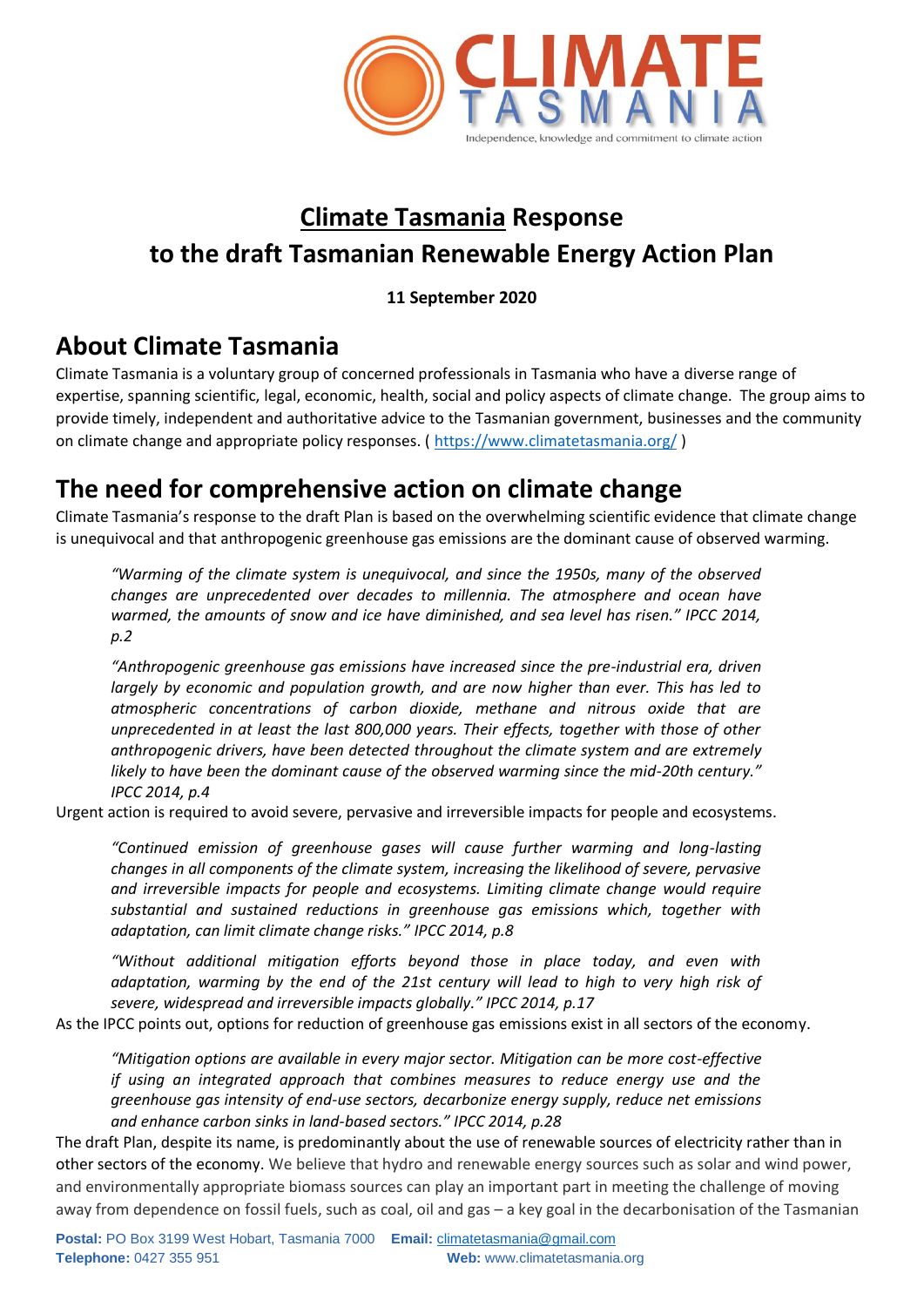economy and infrastructure. In principle, we support the development of longer-term planning, R&D, and investment in appropriate renewables technology. However, we are concerned the current roadmap is inadequate and does not provide a fully informed and developed basis for community consultation.

We note that most of Tasmania's electricity is already from renewable sources, it is other sectors of the economy that pose the greatest challenges and require the most effort and the Plan should acknowledge this.

The International Energy Agency, in its recently released Energy Technology Perspectives states:

#### *"Transforming the power sector alone would only get the world one-third of the way to netzero emissions." IEA 2020, p.24*

There are many examples in the draft Plan where the use of "renewable energy" might or might not be intended to only refer to renewable electricity, and where that distinction makes a great deal of difference in the scope and value of the Plan's proposals. The discussion of the proposed Renewable Tasmania which starts on page 20 of the draft Plan is an example. If the proposed Renewables Tasmania is only to deal with electricity, then it could be valuable, but not a leading-edge, transformative proposal. If instead the intention is for Renewables Tasmania to deal with the transition of all forms of energy use to renewables in all sectors of the economy, then its scope, value, and importance is much increased. Indeed, an effective Renewables Tasmania with an all-energy, all-sectors remit could approach in function that of the Energy Transition Authority that Climate Tasmania proposes for the Climate Change (State Action) Act (Climate Tasmania 2019).

### **Timeline and objectives for net zero emissions**

Climate Tasmania welcomes the commitment in the draft Plan to "*conduct a detailed analysis of the pathway Tasmania would need to take to achieve a target of net zero emissions prior to 2050*" (p.10)

We recognise that the Tasmanian Renewable Energy Action Plan will be only one part of achieving this objective and that it sits in the context of the proposed amendments to the Climate Change (State Action) Act 2008 and the development of the state's next climate change action plan for 2021 onwards.

Climate Tasmania does not support the assumption in the draft Plan (implicit in the statement "we are also one of the lowest net emitters of carbon dioxide on the planet, having reduced emissions by 95 per cent from 1990 levels") that net zero emissions can be achieved by relying on anticipated emissions draw down from land use, land use change and forestry (LULUCF) to offset increased emissions in other sectors.

We believe that the net zero emissions goal should be implemented in each sectors of the economy (electricity generation, commercial and industrial energy use, agriculture and transport). The reasons for this include:

- LULUCF emissions are subject to large uncertainties and methodological challenges.
- The drawdown from forest regrowth is a short term benefit which cannot be relied upon to continue.
- The increased risk of large areas of wildfire resulting from climate change mean that forestry policy alone is not a reliable source of emissions reduction.
- The emissions reduction challenges in each sector are different. Reaching net zero emissions will require targets and plans specific to each sector.
- The jobs and investment opportunities arising from developing new technologies will arise mainly from new approaches to sectors such as transport, industrial processes and minerals processing (as well as the opportunities in electricity generation and possibly hydrogen based industries identified in the draft Plan).

## **Sectoral plans and mechanisms**

The draft plan does not discuss what mechanisms would be best used to encourage a transition to total reliance on renewable energy sources.

For electricity the general implication is that the building of Marinus and a legislated target will encourage private sector investment in renewable electricity generation.